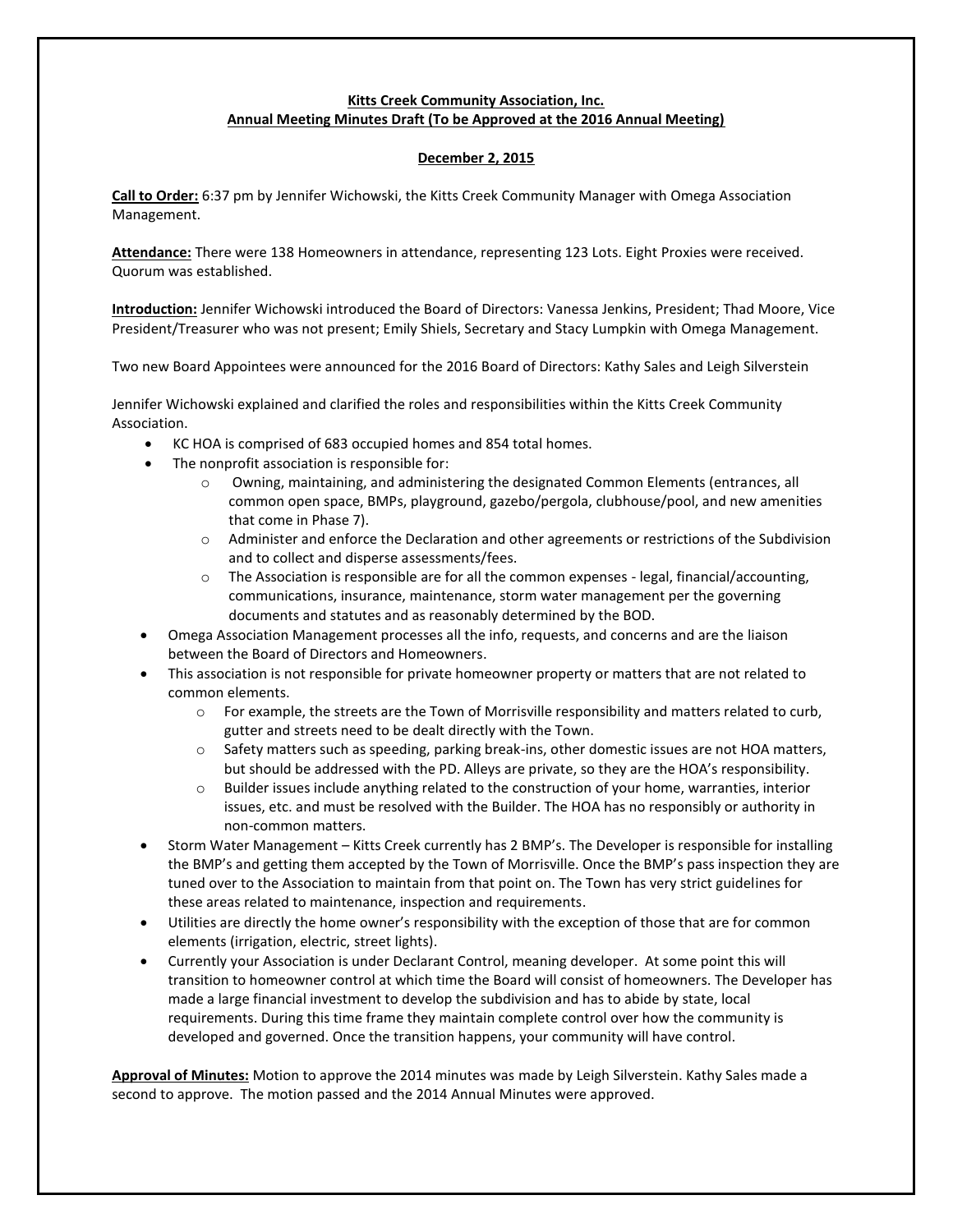**Budget:** Jennifer Wichowski presented the financial status of the community and the 2016 Budget. With there being no rejections made to the budget per the governing documents, the 2016 budget was ratified. It was suggested that the Pool Committee consider recommending to the Board not to extend the pool season due to lack of use in 2015.

#### **Developers Report:**

- Church St. has 8 lots that have not been developed (Phase 5). Should have the Construction Drawings from the TOM to start the construction with Lennar in Jan 2016.
- Preston will be developing the columns at the entrance coming from Everett Crossing similar to the Townhomes to separate KC from Everett's Crossing.
- Phase 3 BMP have now completed most of the conversion of the BMP with the Town. Once the TOM does the total sign off, the BMP gets turned over to the HOA for maintenance, estimated sometime in 2016.
- Phase 3 All of the utilities have been accepted by the TOM.
- We are in the process of setting an appointment with the Town to walk through and look at curb and gutters, sidewalks, streets, (any hard scape) and make a list of things that need to be completed for permanent turn over to the Town.
- Phase 7 is way behind in construction. Phase 1 is 52 lots and should be complete and ready for sale in April/May of 2016.
- New amenities will come at the end of the lot construction later in 2016.

## **Committee Reports:**

## **Architectural – Tom Mushow**

There were 82 Architectural Submittals in 2015. The Master Association had 72 submittals, 4 of which were disapproved. We ask that before you start a project to please submit a request. Pictures and a plot map are required for a submittal. Neighbor signatures are not mandatory, just a courtesy to make them aware of what changes/construction that will be taking place. Reminder that the Board meets second Thursday of the month and submittals must be in before the  $4<sup>th</sup>$  of the month.

#### **Pool - Ashley Mayer**

The Pool Committee met monthly throughout the season. This year the committee initiated a designated swim lane, proposed recycling bins, additional lighting in the bathroom, and repaired pool tiles, deck lights, and the clock.

#### **Social – Stef Reed**

This year the Social Committee helped with the games at the Preston BBQ, organized an Ice Cream Social, Adult Meet and Greet, Halloween Parade, and Holiday Party. The Social Committee also coordinated a weekly Bunco group, Men's Game Night, and Book Club.

If you have an event idea or suggestion or want to join email list we have a website [www.kittscreeksocial.com](http://www.kittscreeksocial.com/)

In 2016, the committee plans to have same events plus an Easter egg hunt, movie night on the green, hot chocolate social, and a meeting where the town's police and fire department come to educate the community and answer any questions.